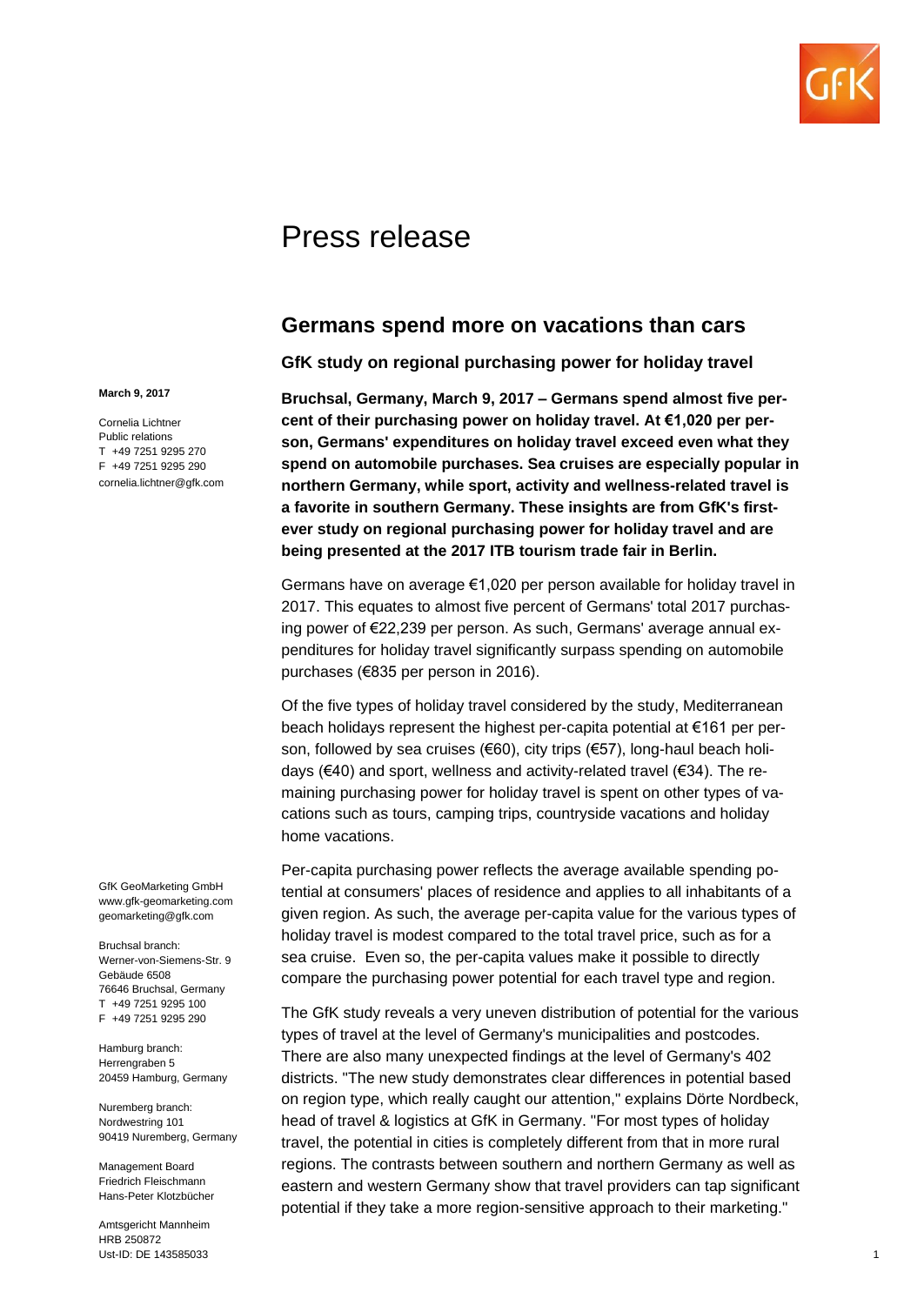

#### **Holiday travel potential highest in cities**

The total potential for holiday travel is relatively evenly distributed from the standpoint of values per inhabitant. But cities are indisputable hot spots: Germany's top 30 districts in terms of per-capita purchasing power for holiday travel are exclusively urban districts.

| urban/rural district | inhabitants | 2017 purchasing pow-<br>er for holiday travel<br>per inhabitant in $\epsilon$ | purchasing pow-<br>er index* for<br>holiday travel |
|----------------------|-------------|-------------------------------------------------------------------------------|----------------------------------------------------|
| Regensburg UD        | 142.292     | 1.285                                                                         | 126.0                                              |
| Berlin UD            | 3.469.849   | 1.219                                                                         | 119.5                                              |
| Munich UD            | 1.429.584   | 1.208                                                                         | 118.5                                              |

#### **Top three districts for per-capita purchasing power for holiday travel**

source: GfK Purchasing Power for Holiday Travel, Germany 2017 \* index: 100 = national average

The study shows that while regional potential for holiday travel is connected to demographic factors and general purchasing power levels, the relationship between these elements is not linear. For example, despite having below-average general purchasing power, inhabitants of Berlin have a travel-related purchasing power approximately 20 percent above the national average. This puts them in second place behind inhabitants of Regensburg and ahead of Munich inhabitants, who have substantially higher incomes. Both Regensburg and Berlin have young populations with many single-person households.

The rural district of Cloppenburg has significantly below-average travelrelated purchasing power along with one of Germany's highest shares of families with children. This demonstrates a clear association between larger household size and lower purchasing power for holiday travel.

#### **Rhineland beach fanatics and Nordic sea cruise lovers**

Düsseldorf is Germany's mecca for Mediterranean beach lovers according to the GfK study. Inhabitants of this city spend 28 percent more than the national average on this type of travel.

#### **Top three districts for per-capita purchasing power for Mediterranean beach holidays**

| urban/rural<br>district | inhabitants | purchasing power<br>for Mediterranean<br>beach holidays per<br>inhabitant in $\epsilon$ | purchasing pow-<br>er index* for<br><b>Mediterranean</b><br>beach holidays | purchasing<br>power index* for<br>total holiday-<br>related travel |
|-------------------------|-------------|-----------------------------------------------------------------------------------------|----------------------------------------------------------------------------|--------------------------------------------------------------------|
| Düsseldorf UD           | 604.527     | 206                                                                                     | 128.2                                                                      | 115.5                                                              |
| Dortmund UD             | 580.511     | 205                                                                                     | 127.2                                                                      | 106.8                                                              |
| Essen UD                | 573.784     | 203                                                                                     | 126.2                                                                      | 107.6                                                              |

source: GfK Purchasing Power for Holiday Travel, Germany 2017 \* index: 100 = national average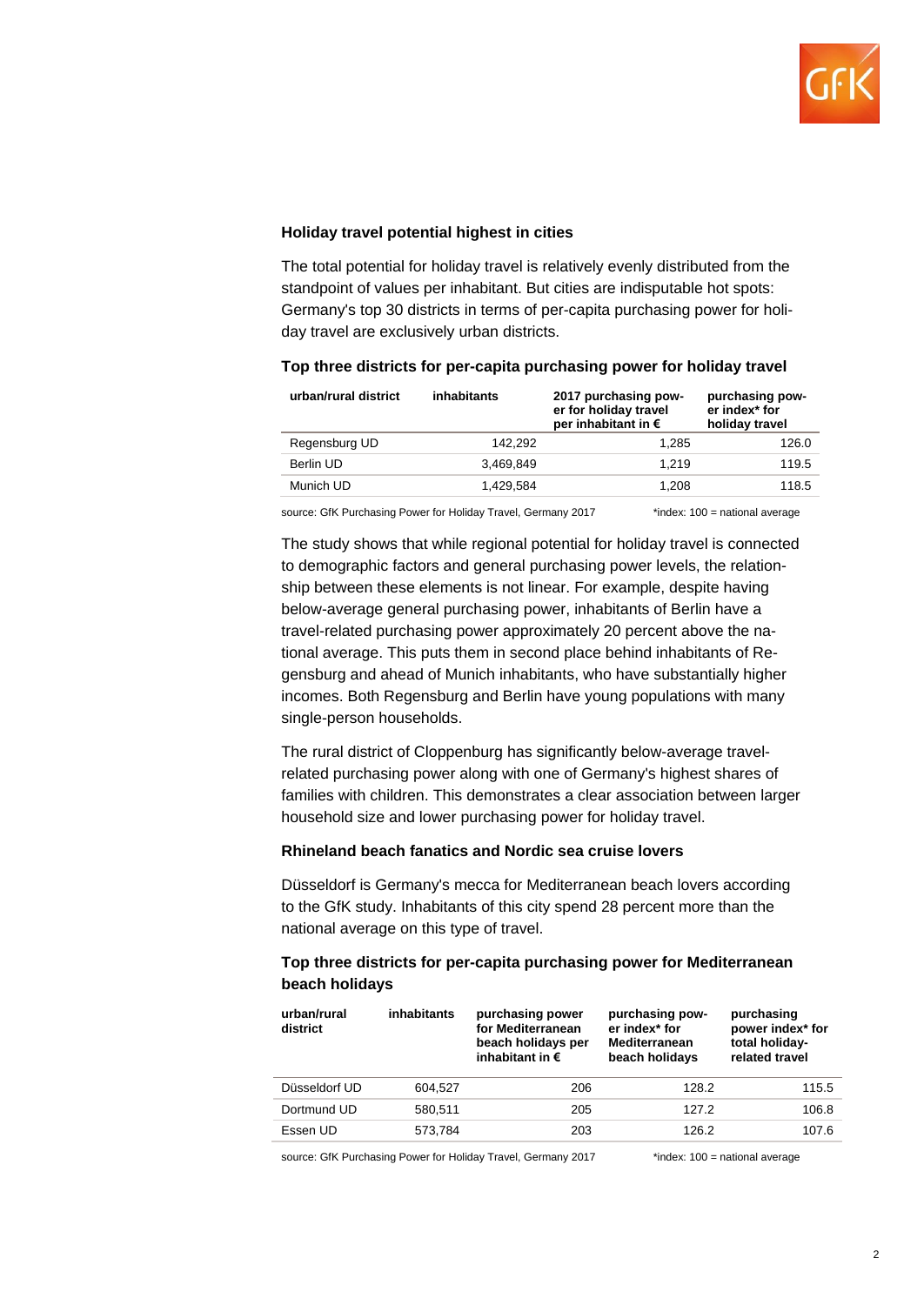

The study confirms what many German travel agencies already suspected: Inhabitants of Rhineland are Germany's true beach fanatics. Among the nation's top 30 districts for per-capita purchasing power for Mediterranean beach holidays are 21 districts from the federal state of North Rhine-Westphalia. Also among the top 30 list are the cities of Braunschweig, Bremerhaven, Kiel, Hamburg, Berlin and Leipzig. Mid-level income groups and families with children prefer this type of holiday travel because it offers a favorable mix of familiarity, variety and affordability. Regions with high shares of these consumer groups consequently feature high potential for Mediterranean beach holidays.

In addition to family type and income situation, age breakdown also plays an important role in terms of the regional potential for specific types of holiday travel. The potential for sea cruises is significantly above the average in northern and eastern Germany, which on the whole are also lower income areas. These regions have a higher share of older inhabitants, which is a group particularly drawn to this type of holiday travel. Higher income groups in these areas boost the potential for sea cruises substantially above the national average.

| urban/rural dis-<br>trict | inhabitants | 2017 purchasing<br>power for sea cruis-<br>es per inhabitant in $\epsilon$ | purchasing<br>power index*<br>for sea cruises | purchasing power<br>index* for total holi-<br>day-related travel |
|---------------------------|-------------|----------------------------------------------------------------------------|-----------------------------------------------|------------------------------------------------------------------|
| Cottbus UD                | 99.491      | 99                                                                         | 166.1                                         | 110.0                                                            |
| Oldenburg UD              | 160.907     | 96                                                                         | 161.4                                         | 112.9                                                            |
| Potsdam UD                | 164.042     | 93                                                                         | 155.3                                         | 108.6                                                            |
| Braunschweig UD           | 248,502     | 93                                                                         | 155.1                                         | 114.9                                                            |
| Rostock UD                | 204.167     | 91                                                                         | 151.8                                         | 107.8                                                            |
|                           |             |                                                                            |                                               |                                                                  |

#### **Top five districts for per-capita purchasing power for sea cruises**

source: GfK Purchasing Power for Holiday Travel, Germany 2017 \* index: 100 = national average

"In recent years, sea cruises have also been growing in popularity among younger consumer groups," explains Nordbeck. "But this alone doesn't offer a guaranty of future growth, at least not at present and anywhere."

Purchasing power for sea cruises among Berlin inhabitants is 46 percent above the national average, while much wealthier Munich is at just five percent for this travel type. In equally affluent Baden-Baden, purchasing power for sea cruises is even ten percent below the national average.

#### **Proximity an important factor in choice of travel type**

GfK's study also underscores the importance of proximity and accessibility when it comes to the favored travel types among the population: Germany's northeastern regions have high purchasing power for sea cruises not just for the already stated reasons, but also because key ports of departure are located nearby, such as Hamburg, Kiel and Rostock. By the same token, the popularity of sport, wellness and activity-related travel in southern Ger-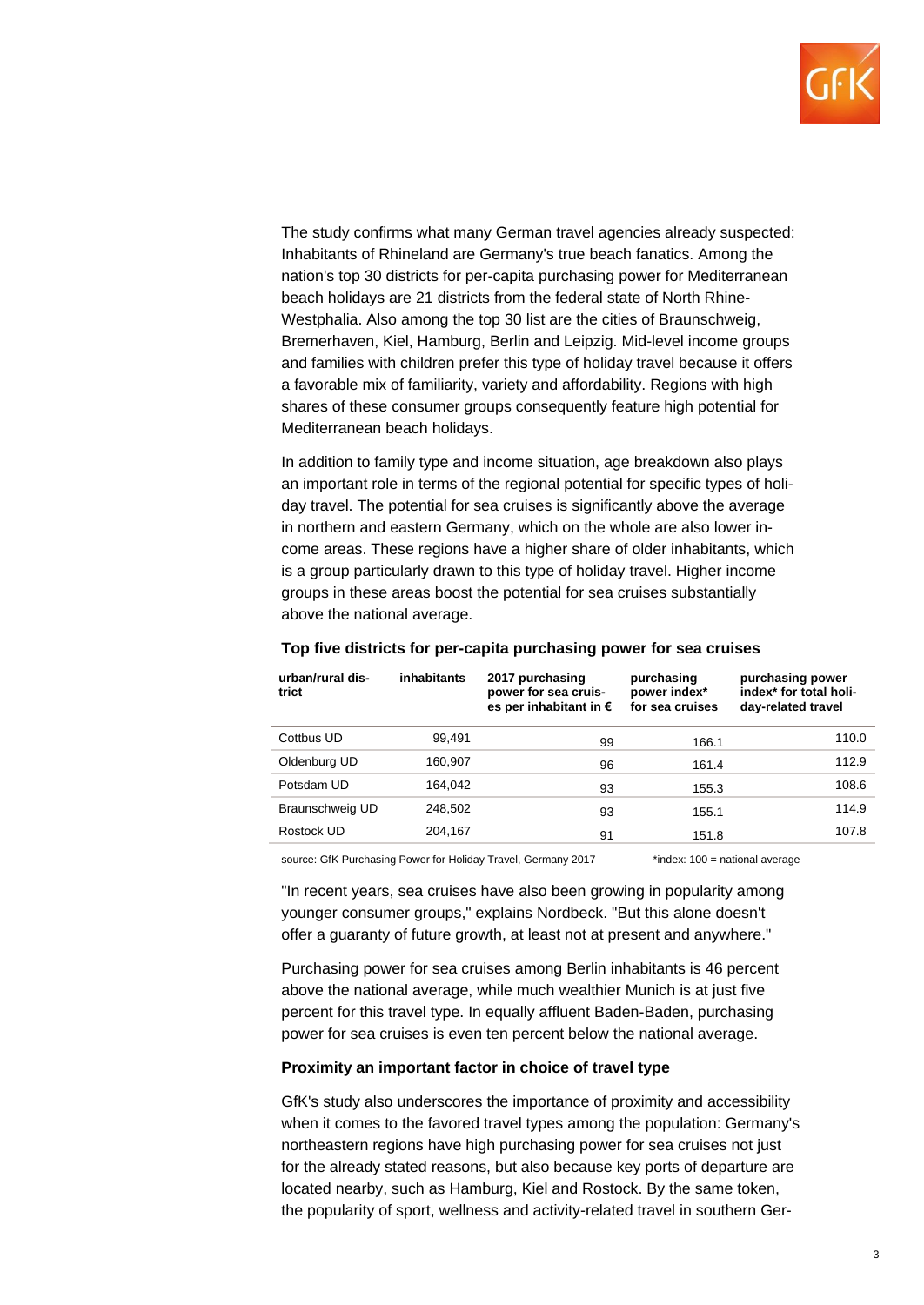

many is a product of the close proximity of the Alps, which offer a large variety of winter sports and hiking opportunities.

#### **About the study**

The study "GfK Purchasing Power for Holiday Travel, Germany 2017" is based on a representative sample ("GfK Mobility Monitor") of around 19,000 households in Germany and the associated (anonymized) travelrelated expenditures. The sample takes into account private, pre-booked travel that includes at least one overnight stay. On the basis of this consumer information, GfK's Geomarketing solution area calculates the regional purchasing power for various types of holiday travel using geostatistical modeling. In addition to general purchasing power for holiday travel, the new study quantifies the potential for Mediterranean beach holidays, long-haul beach holidays, sea cruises, city trips as well as sport, wellness and activity-related travel.

GfK's data provides comprehensive coverage of Germany's administrative and postal levels, from the country's federal states and municipalities to five-digit postcodes and street segments.

Purchasing power is provided in the form of forecasted nominal values, meaning that they have not been adjusted for inflation. The values are based on consumers' places of residence and comprise averages for all inhabitants or households of a given region.

#### **Applications**

The data offers an objective basis for the estimation of potential among travel companies and agencies. Both large and small travel agencies can use these insights to determine where they should distribute travel brochures and carry out other marketing activities as well as the particular types of holiday travel preferred by inhabitants of a given area. The data also makes it possible to assess which local travel agencies are the most attractive partners. The purchasing power data allows travel companies to directly compare the performance of their client-facing locations based on the available market potential. GfK's data also plays an important role in outside sales force optimization by providing an objective basis for creating well-balanced, high-potential sales rep. regions.

The purchasing power data forms a component of GfK's consultancy services for the tourism industry, which include branch network optimization, target group communications and retailer evaluation.

#### **Additional information**

on GfK's regional market data can be found at [www.gfk.com/marketdata.](http://www.gfk.com/marktdaten)

**Print-quality illustrations** can be found [here.](http://www.gfk.com/fileadmin/user_upload/dyna_content/Global/documents/Press_Releases/2017/pp-travel.zip)